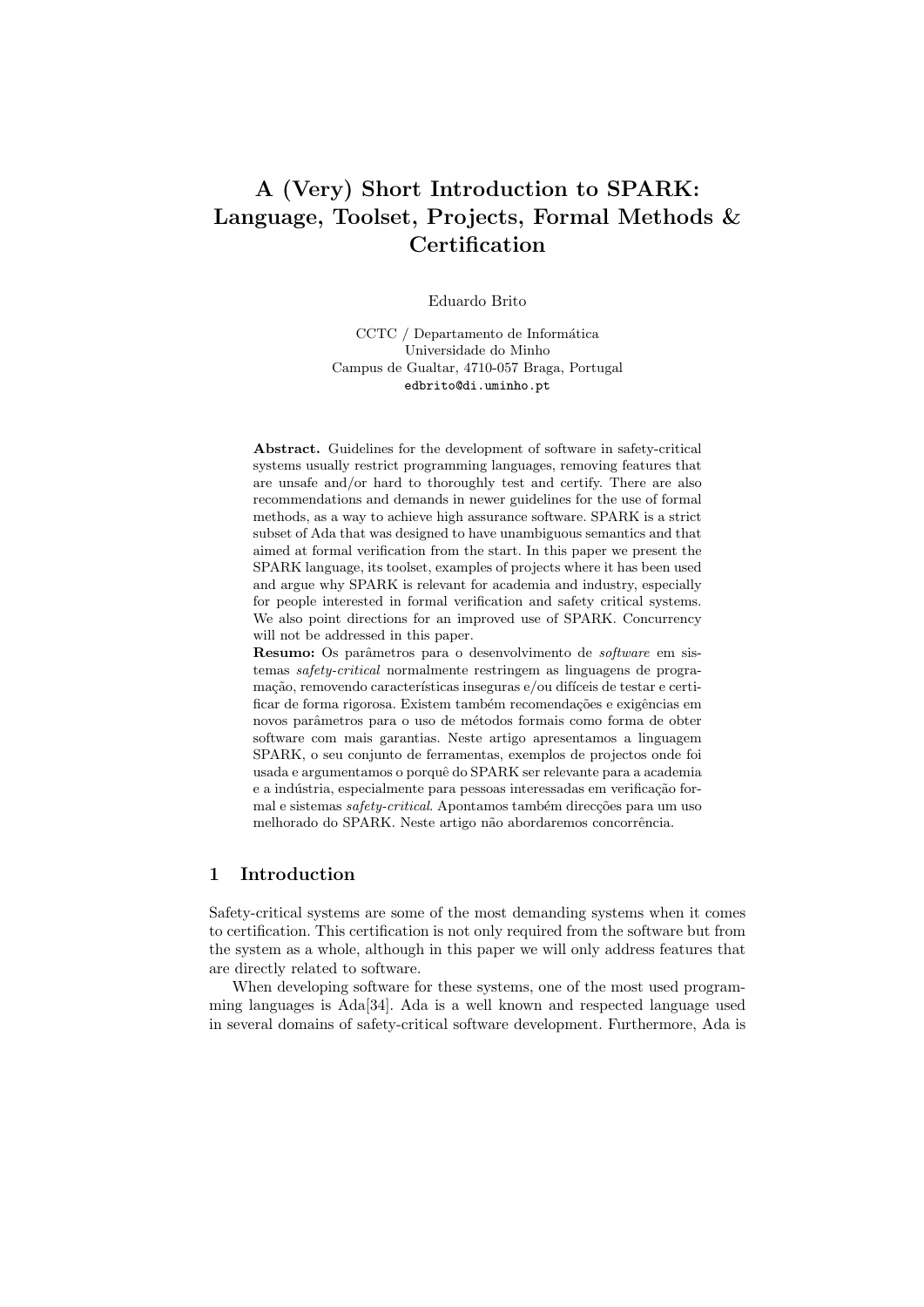also a general purpose programming language, which has been kept up-to-date with several major revisions (83, 95, 2005 and now the future 2012) which have been standardized and thoroughly documented in the Ada Reference Manual<sup>1</sup>.

When developing safety-critical systems, the language features that are allowed to be used are rather restricted. This is enforced by several guidelines (which vary depending on the application domain) with the aim of having software that is easier or, in some cases, possible, to certify mainly through thorough testing within a reasonable amount of time/cost/effort. These restrictions also depend on the integrity level (e.g. SIL, ASIL, DO-178B level) aimed by the software component that is being developed. This integrity level has to be given not only by the importance it has on the system but how it can affect other systems.

Some guidelines now incorporate recommendations and/or demand the use of formal methods so that it can be mathematically justifiable that the software behaves as intended, thus producing software that provides a higher assurance.

SPARK[6] is on the convergence of these aims. It is a strict subset of Ada that was designed to have unambiguous semantics and that aimed at formal verification from the start. It removes several features of the Ada language while still retaining enough expressive power so that it can be used in realistic scenarios.

The rest of this paper is organized as follows: Sec. 2 overviews design-bycontract and behavioral interface specification languages, two approaches that are at the basis of SPARK; in Sec. 3 we briefly present the SPARK language and its toolset; Sec. 4 surveys projects, both in industry and academia, where SPARK is/was used; in Sec. 5 we point out various aspects that could enhance SPARK and further justify the use of SPARK as a framework for rigorous software development; Sec. 6 concludes the paper.

## 2 Contracts & Specification

In this section we present what is Design-by-Contract (DbC) and in what ways it resembles and differs from Behavioral Interface Specification Languages (BISL). It is important to describe this since the language SPARK which we will be focusing on (as well as several others that aim at source code verification) has its approach rooted in this.

# 2.1 Design by Contract<sup>TM</sup>

The term "Design by Contract" was first coined by Bertrand Meyer[26] and is largely associated with the Eiffel[27] programming language, an Object-Oriented programming (OOP) language, as part of the language's philosophy and design process. The term is also a registered trademark and some authors prefer to use the expression Programming by Contract.

The main ideas behind DbC are: a) to document the interface of modules<sup>2</sup> and its expected behaviour, b) to help with testing and debugging and c) to

<sup>1</sup> Usually referred to as ARM.

<sup>2</sup> The term modules is equivalent to package or class.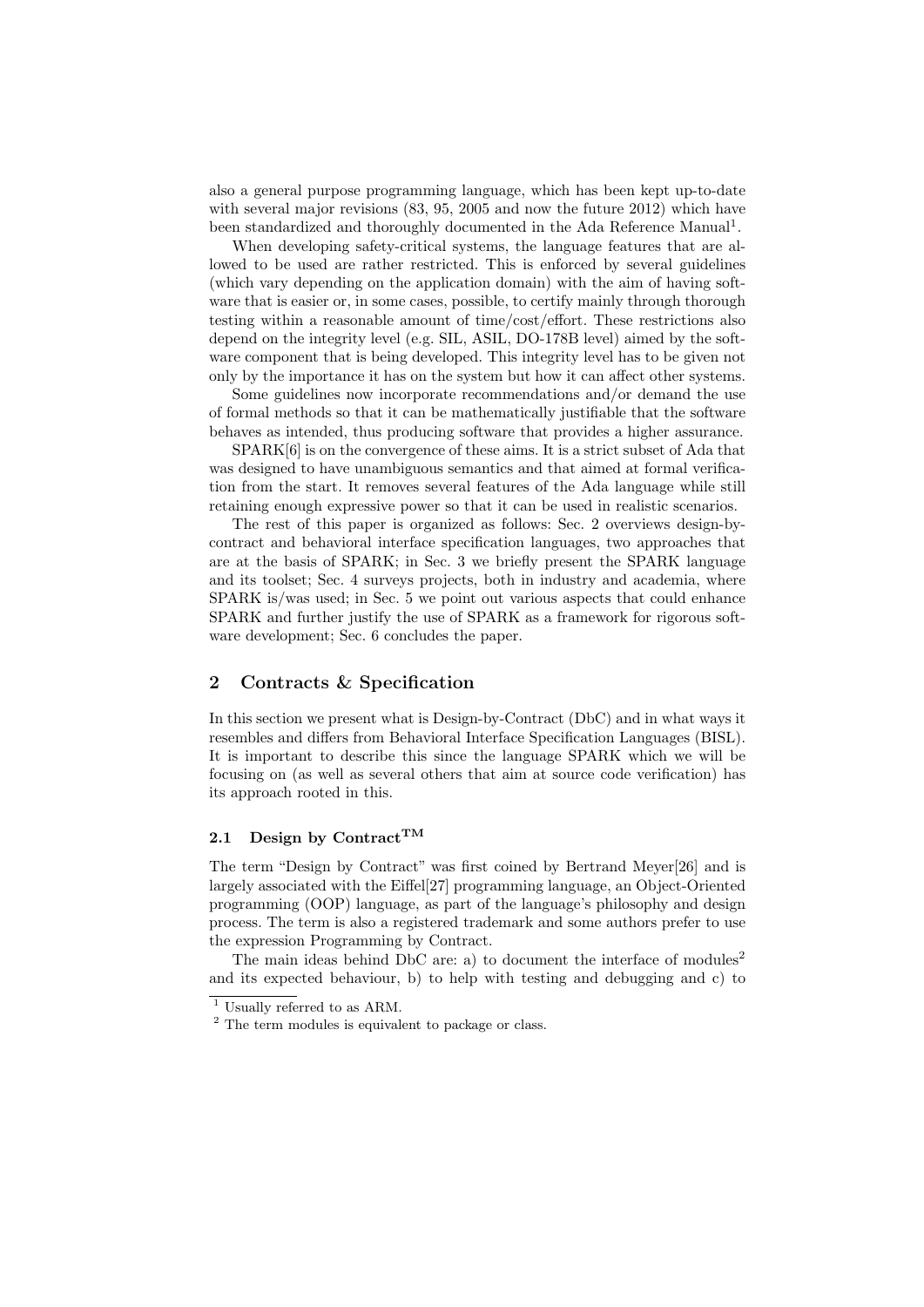assign blame when a contract is breached. This is achieved by having structured assertions such as invariants and pre- and post-conditions.

In DbC, following the tradition of Eiffel, assertions are boolean expressions, often using subprograms<sup>3</sup> written in the same language as the host programming language and are intended to be checked at runtime (*runtime assertion checking*  $(RAC)$ , by executing them. Writing assertions in this way is friendlier to developers but it makes formal verification impossible because contracts are also code and not mathematical specifications describing the properties to be ensured.

In article[19] it was illustrated how Eiffel could have helped prevent the bug in the software of Arianne V, thus avoiding one of the most expensive software errors ever documented. What is stated is that the error that made Arianne V go wrong could have been avoided if the pre-conditions for the subprogram that failed had been clearly stated in the code. If the dependencies were clearly documented in the code then the verification & validation team would have been aware of what could (and did) generate a runtime error.

To sum it up, DbC is used to document source code and to have the program checked while it is executing, using structured annotations that are written as boolean expressions of the host programming language.

#### 2.2 Behavioral Interface Specification Languages

Behavioral Interface Specification Languages was a term introduced with Larch [15]. The Larch family of languages had the specification, in a mathematical notation, written alongside the source code (Larch supported C, C++, Smalltalk and Modula-3). This resembles DbC but it differs greatly from traditional specification languages  $(S<sub>L</sub>)$ , such as  $Z[32]$  and VDM[20], where the specification is written as a separate entity with no relation to the implementation.

Larch was focused mainly on specifying, with brevity and clarity, the interface of subprograms and datatype<sup>4</sup> invariants. Although some specifications<sup>5</sup> were executable, executability of specifications was not an objective of the Larch family of languages; this is the exact opposite of DbC. These specifications, along with the source code, would give rise to proof obligations.

The way that specifications are written in BISLs and SLs are similar. In both approaches, the specifications are written using a well-defined formal notation that is related to a well-defined formal logic. These formal definitions do not use expressions from the host language although they may look similar in some cases. This is another difference regarding DbC.

It is possible to animate/execute specifications written in some SLs (depending on the available tools) but this is still different from DbC and BISL because

<sup>3</sup> Subprograms is being used as a more generic way to refer to methods, functions, procedures and subroutines.

<sup>4</sup> Datatypes can also refer to classes. The term in LCL (Larch for the C language) was used to refer to structures.

<sup>5</sup> When talking about BISL, the terms "annotation" and "specification" are mostly interchangeable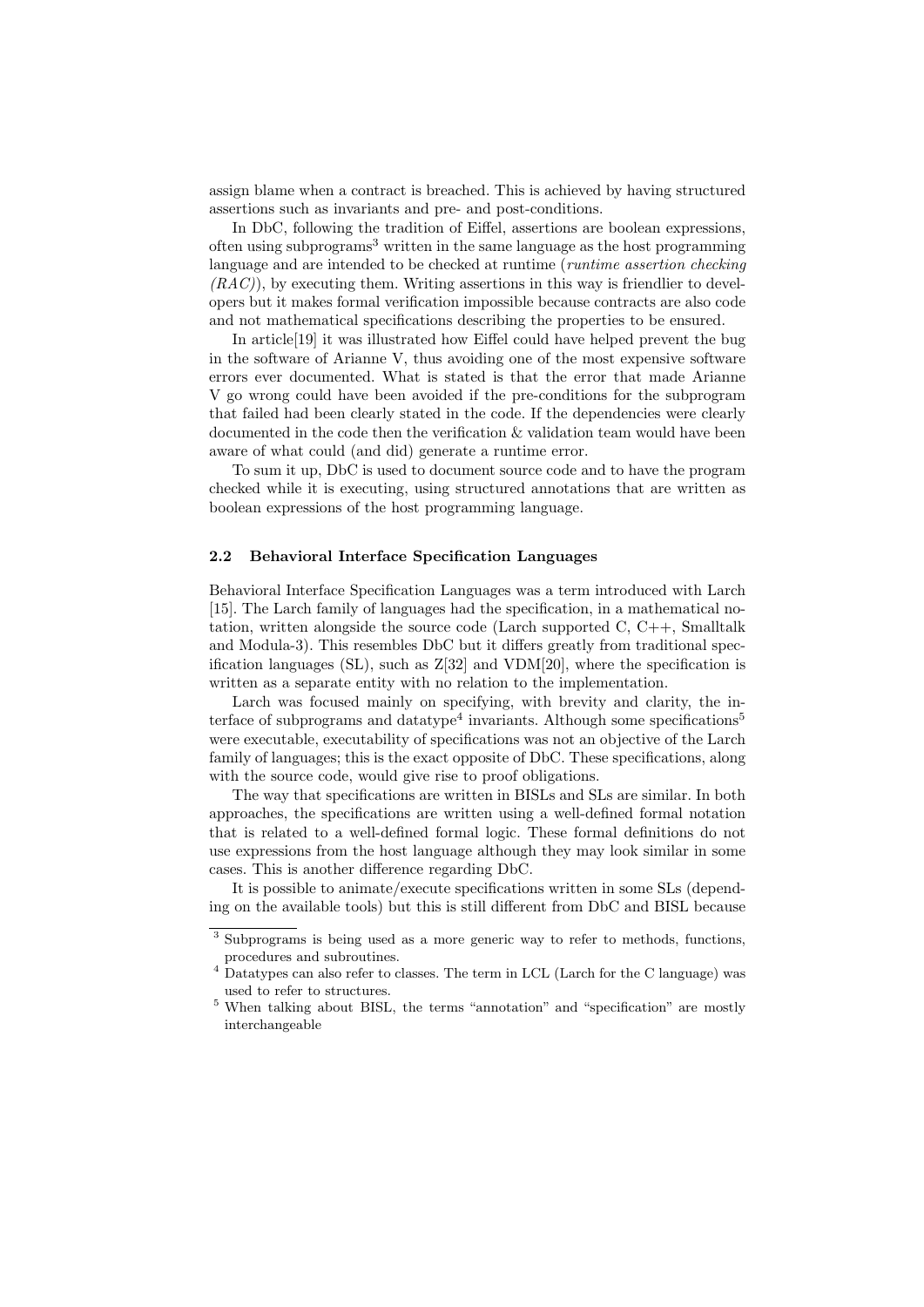we are animating a specification and not an implementation. Even so, we could argue that it is possible to refine a specification into an implementation.

While writing annotations in a mathematical notation is very expressive and particularly helpful for program verification, Larch has showed us that excessive mathematical notation can lead to the poor adoption of a BISL. JML[22] is a modern example of a BISL, rooted on the principles of Larch, which has taken this into account. JML avoids excessive mathematical notation, while having a mathematical background, and has gained several supporters in the academic and industrial arena, especially with the success of JavaCard[33] verification tools[3,24].

JML, as noted in[23,11], is associated with a set of tools that makes possible to overcome the typical non-executable nature of BISLs. Also, besides being able to do RAC, it also allows for the formal verification of Java programs, given the right tools/frameworks.

 $ACSL<sup>6</sup>[9]$  is another interesting and modern BISL. While it has a large influence from JML, it has greater expressive power regarding the definition of mathematical entities.

It is also worth mentioning that BISLs, contrary to the classical notion of DbC, are not only useful for OOP but they can also be applied to other programming paradigms. Larch, for example, had support for C and ACSL was designed specifically for C. It is only because it is more natural to use this type of specifications in the OOP context that it has been largely associated with it.

## 3 SPARK

In this section we describe the features of the SPARK programming language and how it is supposed to work with the help of its toolset. We will focus mainly on program verification and proof support for SPARK, with the tools that are available from the official toolset distributed by AdaCore and Altran Praxis. This section assumes SPARK GPL 2009 (version 8.1.x), unless it is stated otherwise<sup>7</sup>.

## 3.1 The Programming Language

SPARK stands for SPADE Ada Kernel<sup>8</sup>. SPADE was a previous project from Program Verification Limited, with the same aims as SPARK, but using the Pascal programming language. The company later became Praxis High Integrity Systems and it is now called Altran Praxis.

SPARK is both a strict subset of the Ada language, augmented with source code annotations, and also a toolset that supports its methodology. The SPARK annotations can be thought of as a BISL.

<sup>6</sup> ANSI/ISO C Specification Language.

<sup>7</sup> There are plans to launch a SPARK GPL 2010 version with features from SPARK Pro 9 during this summer[25].

 $^8$  The R in SPARK is only there for aesthetic purposes.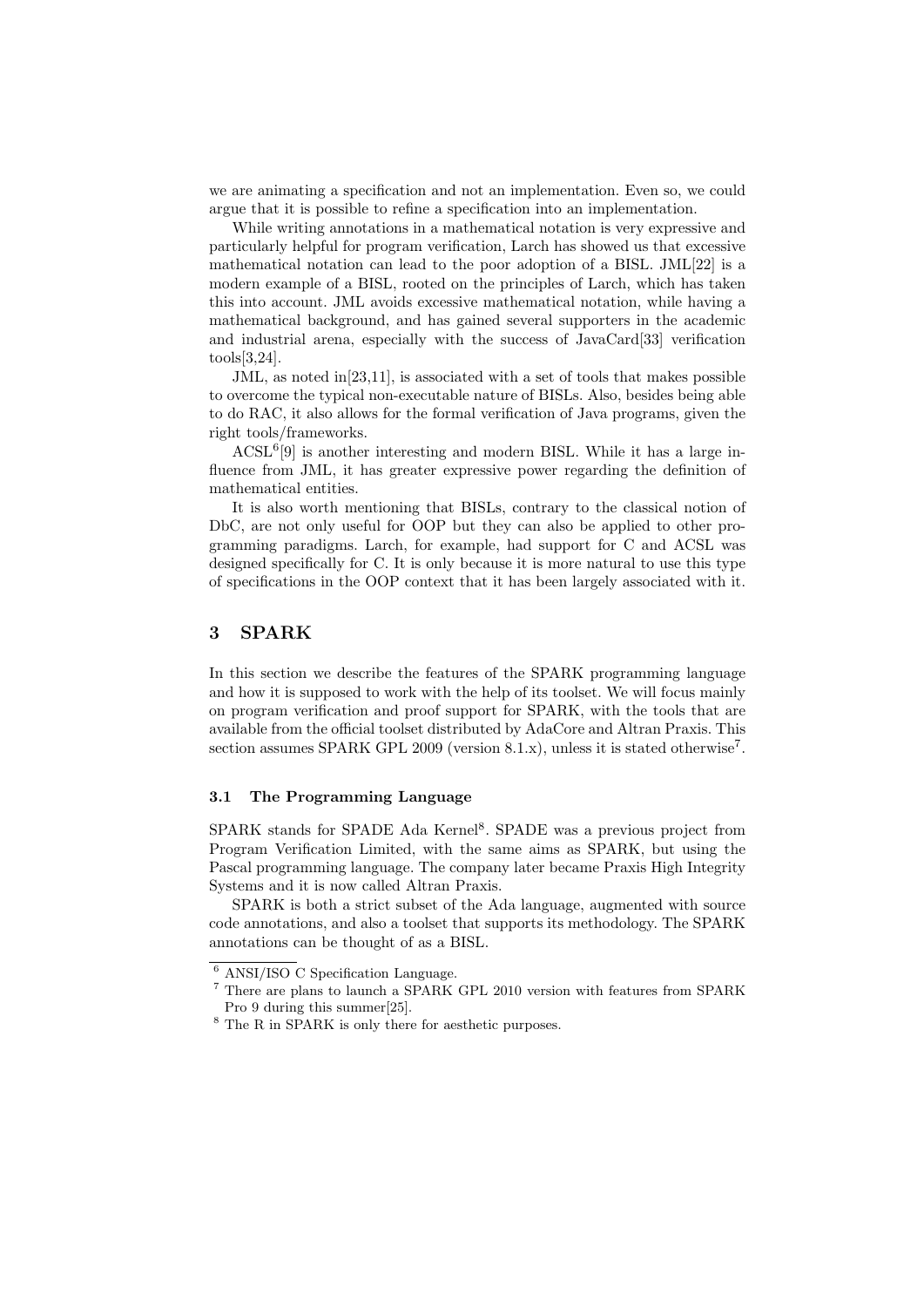It is a strict/true subset of the Ada language because every valid SPARK program is a valid Ada program; in fact, SPARK does not have a compiler and depends on Ada compilers to generate binary code. SPARK was also cleverly engineered so that the semantics of SPARK programs do not depend on decisions made by a specific compiler implementation (e.g. whether a compiler chooses to pass parameters of subprograms by value or by reference). Although outdated, SPARK also has a formal semantics[28] that is defined using operational semantics and Z notation.

SPARK removes some features of the Ada language such as recursion, dynamic memory allocation, access types<sup>9</sup>, dynamic dispatching and generics. It also imposes certain restrictions on the constructs of the language (e.g. array dimensions are always defined by previously declared type(s) or subtype(s)<sup>10</sup>).

On top of the language restrictions, it adds annotations that allow for the specification of data-flow, creation of abstract functions and abstract datatypes and to the use of structured assertions (loop invariants are available but pack $age<sup>11</sup>$  invariants are not). There is also a clear distinction between procedures (which may have side-effects) and functions (which are pure/free of side-effects and also have to return a value). SPARK provides no way to execute annotations.

Ada has the notions of package (specification) and package body (implementation); these are the building blocks for OOP in SPARK and Ada, although we may choose not to use the OOP features of the language. SPARK restricts OOP features that make the code hard to verify, such as dynamic dispatching. This issue is also addressed in[7], relatively to Ada 2005.

Package specifications can have abstract datatypes and abstract functions, which can then be used to define an abstract state machine. When coding the implementation, the abstract datatypes have to be refined into concrete datatypes, using the own annotation, and the definitions for abstract functions are written into proof rule files. These files are used when trying to discharge verification conditions.

Although it is not our aim to talk about the information flow capabilities of SPARK, it is interesting to note that in SPARK Pro 9, which has the SPARK 2005 version of the language, is also possible to validate secure and safe flow of information between different integrity levels and information security levels (i.e. unclassified, top secret).

All these features enable the possibility of developing software using the Correctness by Construction approach<sup>12</sup> where a software component is designed and developed with the aim of being formally verified.

 $9$  Users not familiar with Ada should note that these are equivalent to pointers.

 $10$  In Ada, the type mechanism allows for the definition of *ranges*. These ranges are limited by a lower and upper bound, known as T'First and T'Last where T is the type. It is also possible to get the range using T'Range.

 $11$   $\overline{\rm As}$  previously stated, packages are equivalent to modules and classes

 $12$  This is different from the refinement approach taken by the B Method.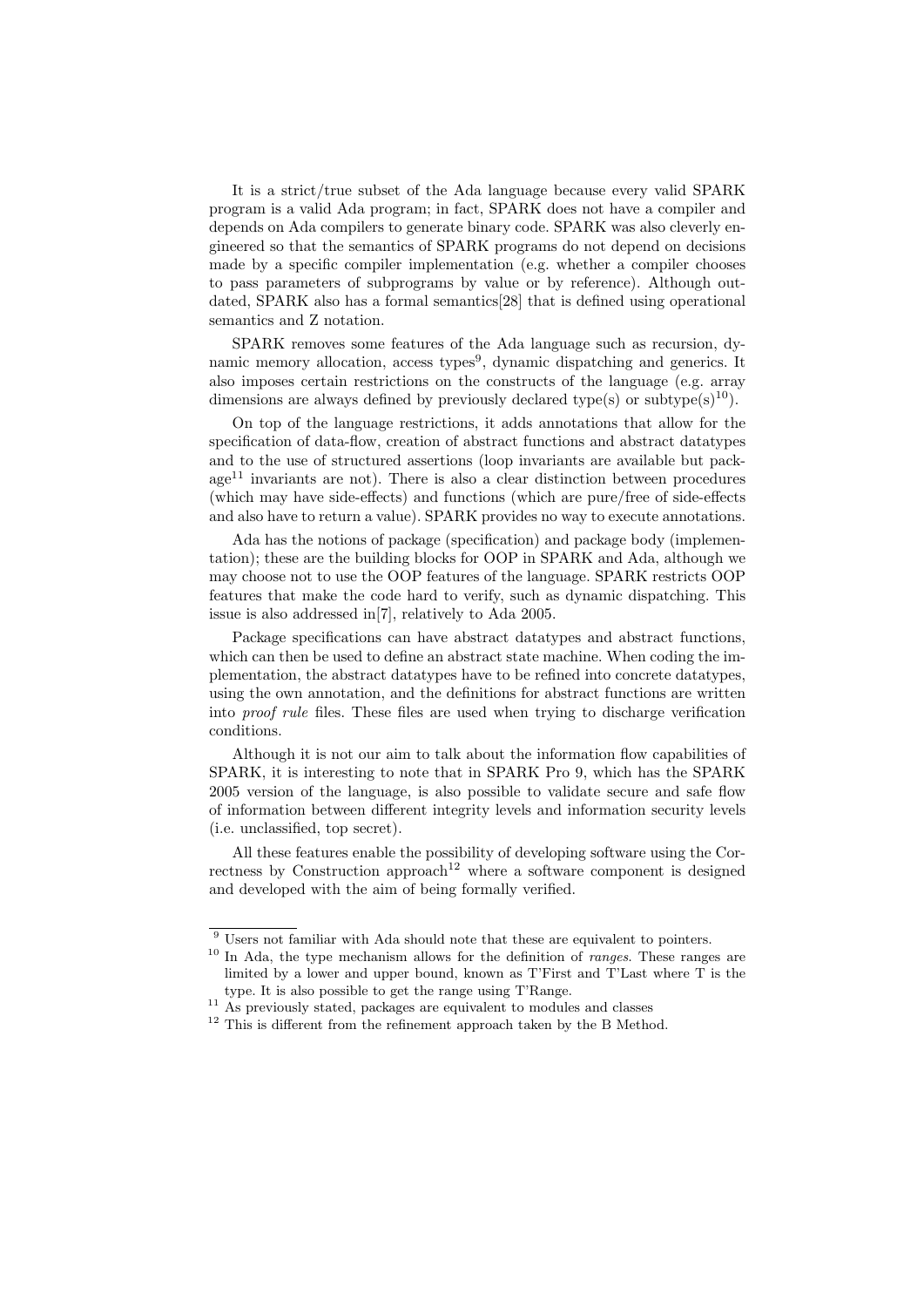Finally, it should be noted that SPARK has support for a subset of Ravenscar<sup>13</sup> dubbed RavenSPARK[30].

## 3.2 Toolset & Program Verification

The SPARK toolset is what enables the use of SPARK. By not having a compiler, it must have a tool that checks the restrictions of the SPARK language; this tool is called the Examiner. The Examiner is also the verification condition (VC) generator (VCGen).

With the SPARK toolset we can use its proof tools to discharge the VCs. The Simplifier is the automated theorem prover and tries to discharge the VCs by using predicate inference and rewriting. While the tool is very successful in discharging VCs related to safety $[17]$ , it is not as capable of discharging VCs related to functional correctness as other modern provers[18]. The Proof Checker is the interactive prover/proof assistant of the toolset. It is a difficult tool to use and there is not much documentation provided and/or available.

An auxiliary tool, that ties all these tools together, is called POGS. POGS stands for Proof ObliGation Summarizer. It generates a report with much information, including warnings and errors related to the code but, most importantly, it constructs the report regarding the VCs that have been proven, that remain to be proven and those that have been shown to be false.

The SPARK Pro 9 toolset also has another tool called the ZombieScope. This tool provides analysis related to dead paths. A dead path is a piece of code that will never be reached; this is most likely caused by programming errors. This tool generates dead path conditions (similar to VCs) and tries to disprove that something is not reachable; if it fails, then it is a dead path. This information also appears on the report generated by POGS, as expected.

The GPS (GNAT Programming Studio), which is provided by AdaCore, has support for SPARK and it has been constantly updated so it is easier to use the SPARK toolset inside an IDE<sup>14</sup> that is familiar to some Ada users. GPS is not integrated in the toolset but it is tightly coupled to it.

## 4 Projects & Methodologies Related to SPARK

In this section we illustrate the capabilities of SPARK by considering both projects where the language has been used and also some methodologies and tools that use or generate SPARK. As a preview, we will talk about Tokeneer, Echo, SCADE and the C130J helicopter in this section.

### 4.1 Industrial & Academic Projects

Tokeneer[5] was an industrial project developed under a contract with the NSA, to show that it was possible to achieve Common Criteria EAL5 in a cost effective

<sup>&</sup>lt;sup>13</sup> Ravenscar is a limited subset of concurrency and real-time of the Ada language.

<sup>&</sup>lt;sup>14</sup> Integrated Development Environment.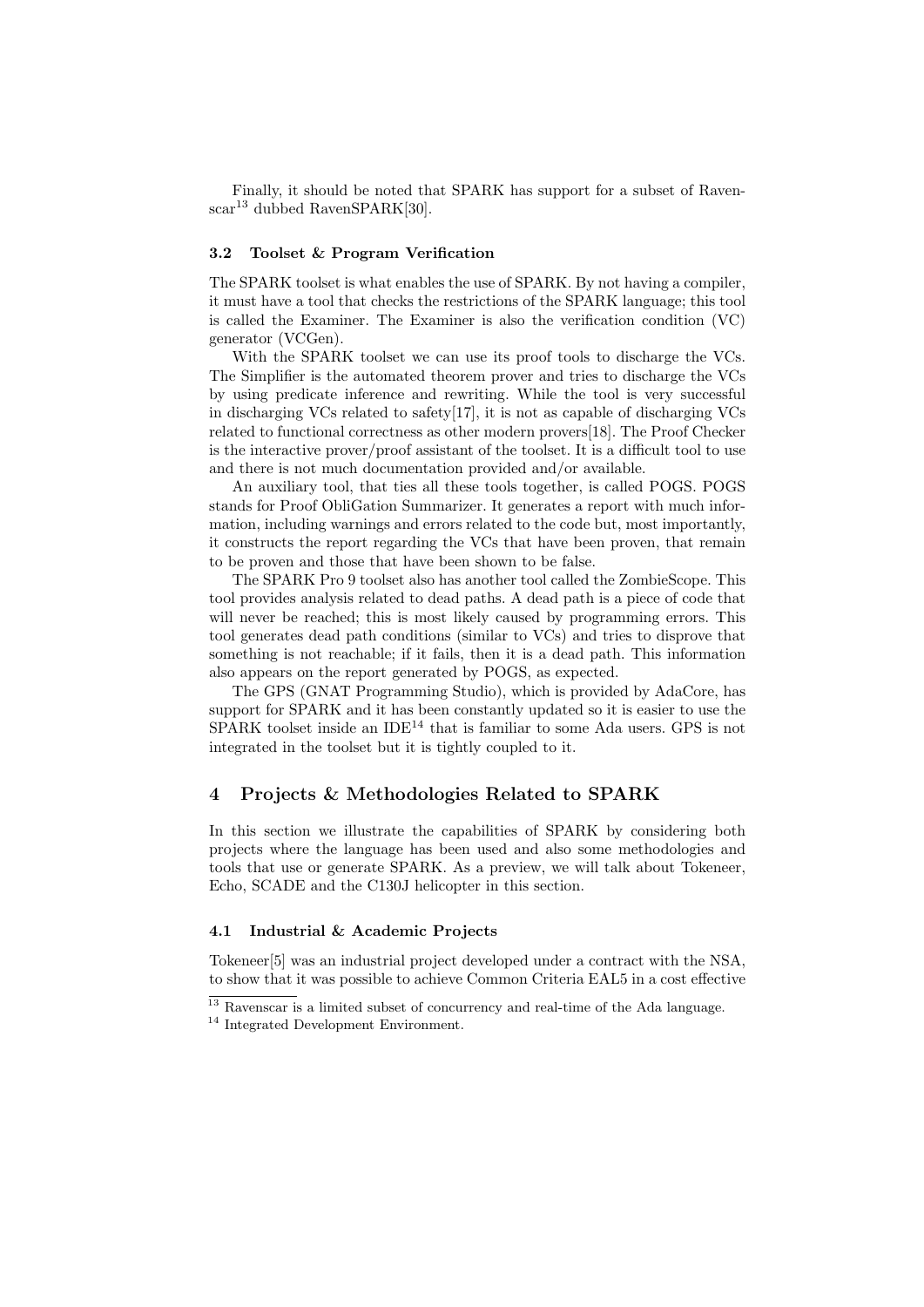manner. The purpose of the project was to develop the"core"part of the Tokeneer ID Station (TIS). The TIS uses biometric information to restrict/allow physical access to secured regions.

The project was successful, exceeding EAL5 requirements in several areas, and was allowed to be publicly released during 2009, along with all deliverables and a tutorial called "Tokeneer Discovery". In 9939 lines of code (LOC), there were 2 defects; one was found by Rod Chapman, using formal analysis, and another during independent testing, thus achieving 0,2 errors per kLOC. Tokeneer has been proposed as a Grand Challenge of the Verified Software Initiative[36].

Praxis also published a short paper[12] where they described their industrial experience with SPARK (up until 2000). In that paper it is presented SHOLIS (a ship-borne computer system), MULTOS CA (an operating system for smartcards) and the Lockheed C130J (Hercules) helicopter, for which SPARK was used to develop a large part (about 80%) of the software for the Mission Computer.

These case studies illustrate several features of the SPARK language, including how the language eases MC/DC verification by having simpler code, how proofs are maintained and can be used as "regression proofs" instead of "regression testing" and how SPARK can also inhabit multi-language systems. It also shows that SPARK is not appropriate to being adopted late in the development, especially when trying to re-engineer Ada code into SPARK.

Recently[1] SPARK has been chosen as the programming language for a new NASA project, a lunar lander mission. SPARK will be used to develop the software of the CubeSat project. SPARK was also used as a target for a study on verified component-based software, based on a case study developed in SPARK for a missile guidance system[21]. This goes hand-to-hand with the SPARK philosophy of Correctness by Construction.

The Open-DO initiative<sup>15</sup> is also developing a project, called Hi-Lite<sup>16</sup>, which uses SPARK in several ways. One of the aims of the project is to create a SPARK profile for the Ada language<sup>17</sup>. While SPARK itself can be viewed as a profile for Ada, the aim of Hi-Lite is to provide a less restrictive SPARK, with the benefits that SPARK has shown over time. Another aim of the project is to write a translator from SPARK (or sparkify) to Why, so that it is possible to use Why's multi-prover VCGen. Why's VCGen has support for interactive provers as well as automated provers. This would provide an alternative toolchain for SPARK besides the one that is maintained by Altran Praxis.

There is also ongoing research work by Paul B. Jackson[18] in translating the VCs generated by the Examiner to SMT-Lib input. This work, that originated from the academia, is scheduled to be included in the SPARK Pro toolset as an experimental feature, in a future release.

<sup>15</sup> http://www.open-do.org

<sup>&</sup>lt;sup>16</sup> It should be noted that this project is very large and this is just a small portion of the aims of that project.

<sup>&</sup>lt;sup>17</sup> This is being called sparkify.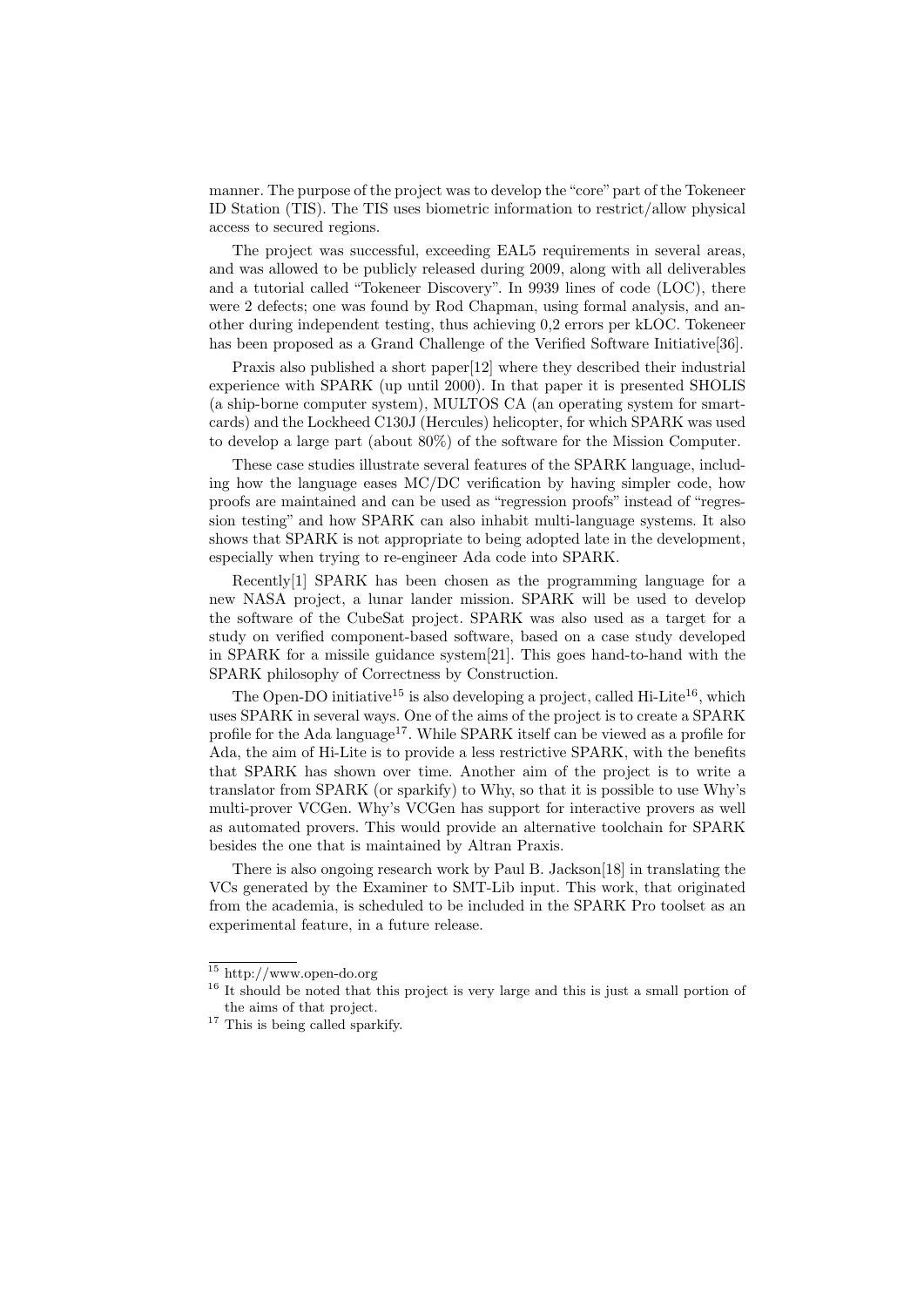#### 4.2 Industrial Tools & Methodologies

The SCADE Suite is a well known software design tool that has been used, for example, by Airbus in the development of the Airbus A340 and is being used in several of the Airbus A380 projects. The SCADE Suite has a certified code generator for SPARK[2]. Perfect Developer[14] is another tool for modelling software for safety-critical systems that has a code generator for SPARK. It is out of the scope of this paper to try and thoroughly explain these tools but, in a very simple way, these tools are driven by model engineering in a formal setting and have been used in large scale projects, especially SCADE.

SPARK is also being used as an essential component of the Echo approach. This approach[37] is able to tightly couple a specification (in PVS[29]) with an implementation. It generates SPARK annotations from the PVS specification; this generated code is then completed to form the implementation. Afterwards, the tool extracts properties from the implementation to check if the implementation conforms to the specification. This approach has been used to formally verify an optimized implementation of the Advanced Encryption Standard.

# 5 SPARK as a Workbench for Rigorous Software Development

After showing some of the capabilities of SPARK and the support it has from the industry and academia, we now provide some insights on what we believe we can do to improve SPARK by enhancing or adding new features.

#### 5.1 Theoretical Foundations of SPARK & Further Improvements

As it has been stated previously, SPARK has already a formal semantics that is specified with operational semantics and Z notation, but it is already outdated.

We believe that it is important to update the formal semantics of the language, for several reasons. First and foremost, it can be argued that since the domains where the language is used are mostly related to safety-critical and that the language aims at formal verification, it should be formally specified and be kept up-to-date, so that there is no distinction between the formal specification and the implementation.

Also, the semantics is separated into two documents describing the static and dynamic semantics of the language. An unification of the semantics could have benefits (which is also stated in the document but was not carried out). Another question is that the specification, to our knowledge and to what is shown in the documents, was not thoroughly verified (although the use of Z guarantees that at least everything is properly typed). By this we mean that there are no proofs showing relevant properties of the language that are stated, such as expressions being pure (i.e. free of side effects).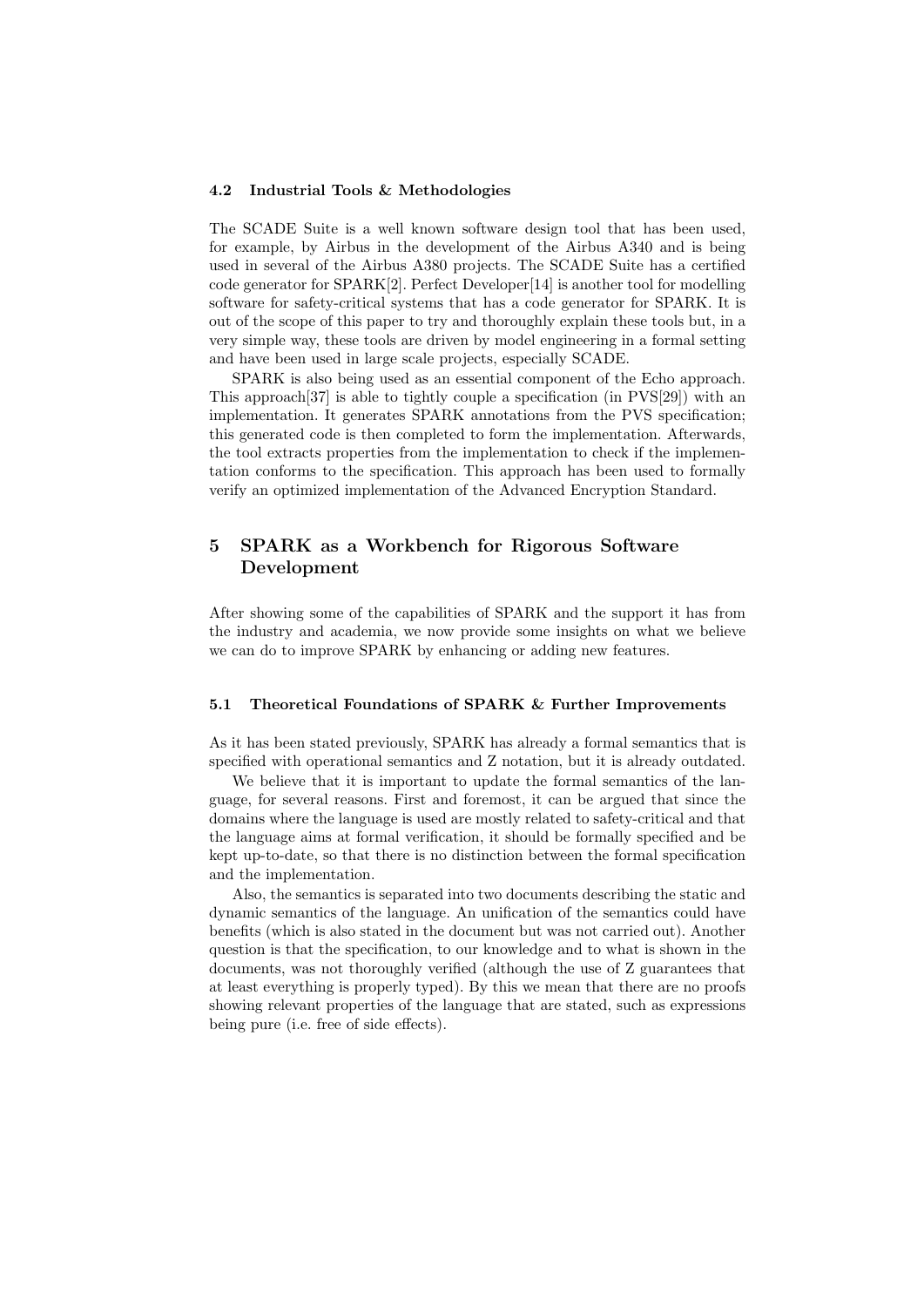Yet importantly, there is only the operational semantics. There is no axiomatic semantics nor weakest pre-condition (or strongest post-condition) calculus nor a specification for a VCGen. While this is implemented in the toolset, an implementation is not a specification (although it could be used as a reference).

For greater formalisation and assurance, we believe that the language would benefit from having a specification for the axiomatic semantics and for the VC-Gen. The axiomatic semantics could be shown to be sound, regarding the operational semantics and the VCGen could be shown to be sound and correct, regarding the axiomatic semantics. Ideally this would involve mechanical verification using interactive proof assistants. This type of formal verification has already been done by Homeier[16] for a standard While language.

SPARK is ideal for this because it is a real programming language, used in large scale projects, but it is also one of the smallest real languages that do not compromise expressive power, at least for its application domain. Even though it is smaller than most languages, it is much bigger than any toy language.

Thus SPARK provides several challenges for researchers, related to its type system, to the separation between specification and implementation, to the refinement of datatypes and so on and so forth.

There is ongoing work on this area from the author of the paper.

#### 5.2 Adding Features and Tools for Program Verification

One of the most obvious things that is lacking in SPARK is loop variants. While it could be argued that most loop variants in safety-critical systems are trivial, and that is why they still have not been implemented in SPARK, SPARK would benefit from having the possibility of specifying loop variance in its annotations, for proving the termination of non-trivial loops.

Package invariants would also benefit SPARK. SPARK is able to restrict the use of global variables in subprograms through the use of global and derives annotations, but SPARK is not able to assert that the program state has always specific properties because it lacks the notion of package invariant. Package invariants raise some implementation difficulties, such as temporary invalid states in a sequence of assignments and problems related to inheritance in OOP. These problems have been addressed by JML in the past so we are certain that they can be dealt with, especially given the restrictive nature of OOP in SPARK.

Regarding the BISL of SPARK, we could add a better way to write abstract functions, logical predicates, axioms and lemmas. ACSL is one of the most powerful BISLs when it comes to the expressiveness of these specifications. To maintain compatibility, these annotations could use a different notation so that the SPARK tools could ignore them (they would be dealt with by specific tools).

It would also be interesting to have the possibility of writing algebraic definitions in SPARK. This would enable to write things such as  $top(push(state, x)) =$  $x$ . Being able to write these types of specifications would allow for a higher level of reasoning and it would also allow to define properties about the sequence of execution (or protocol) of a given package or set of packages. The Common Algebraic Specification Language (CASL)[4] has a well-defined semantics and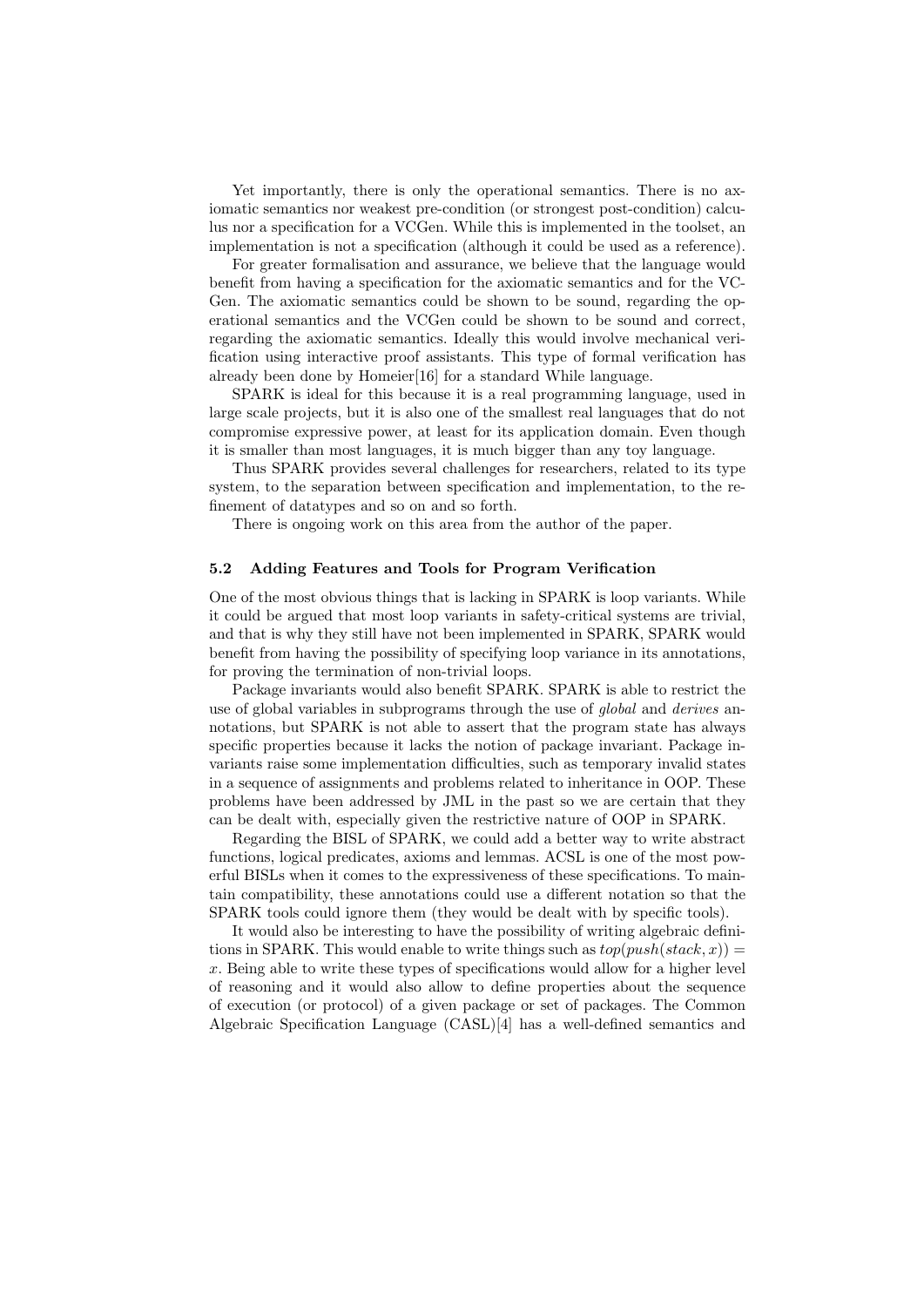could serve as a basis for this. It was developed under the rationale of specifying requirements, design and architecture of conventional software.

Another limitation of SPARK is in dealing with the verification of floatingpoint arithmetic (the documentation of SPARK[31] states that the realrtc option may detect numerical errors in programs but not their absence, much like testing). This is not exclusive to SPARK since the verification of floating-point arithmetic is a difficult issue (and a topic of active research) that many approaches do not even try to deal with and assume real arithmetic instead of floating-point arithmetic. There is a recent article<sup>[10]</sup> with an interesting approach to this problem. It suggests a dedicated tool to deal with the verification of the non floating-point part of the program and to use Gappa ( $G\acute{e}n\acute{e}ration$  Automatique de Preuves de Propriétés Arithmétiques) to deal with the verification of floating-point arithmetic.

#### 5.3 Adding Features and Tools for Certification

The certification process for critical systems relies heavily on testing, even in the presence of formal methods; this is true even for DO-178C. For JML there is a tool[11] called *jmlunit* which is capable of generating test inputs by looking at invariants and pre- and post-conditions, but it forces the user to supply predefined data, as examples for the tests.

QuickCheck[13] is another approach for generating tests. Although we have to specify generators for our custom datatypes (default datatypes have predefined generators), this definition allows for greater variation. QuickCheck seems like it could be adapted to SPARK and any implementation that would be made would benefit greatly from the strongly-typed system of the language, probably reducing the number of necessary generators that would have to be created (although it should always be possible to create test generators, for our own specific purposes, if we wish so).

It should be noted that there are several other approaches to the automatic generation of test inputs and several other tools, as for example TestEra and Korat. Because of space constraints we chose to cite only these two, since they are extremely popular at the present date and also have a large community supporting them. It should also be said that any eventual test generation could also benefit from the algebraic specification mentioned earlier by having the protocol guide the test generation process.

The approaches to testing that are described on the previous paragraphs are very close to Model-Based Testing (MBT) based on source code annotations. With this type of MBT, the model is derived from the specification in the source code and then it generates abstract test data. A model checker then checks to see if the properties of the model are being respected. In some cases, it can also be possible to generate real test data and supply it to the program as unit test.

The MBT approach is used by the Spec Explorer[35] tool, using programs written in  $Spec\#[8]$  as the basis for the model. In Spec Explorer, when a counter example is found, it is shown as a graph with all the actions that took place, following the order and values that lead to the error. To do this, Spec Explorer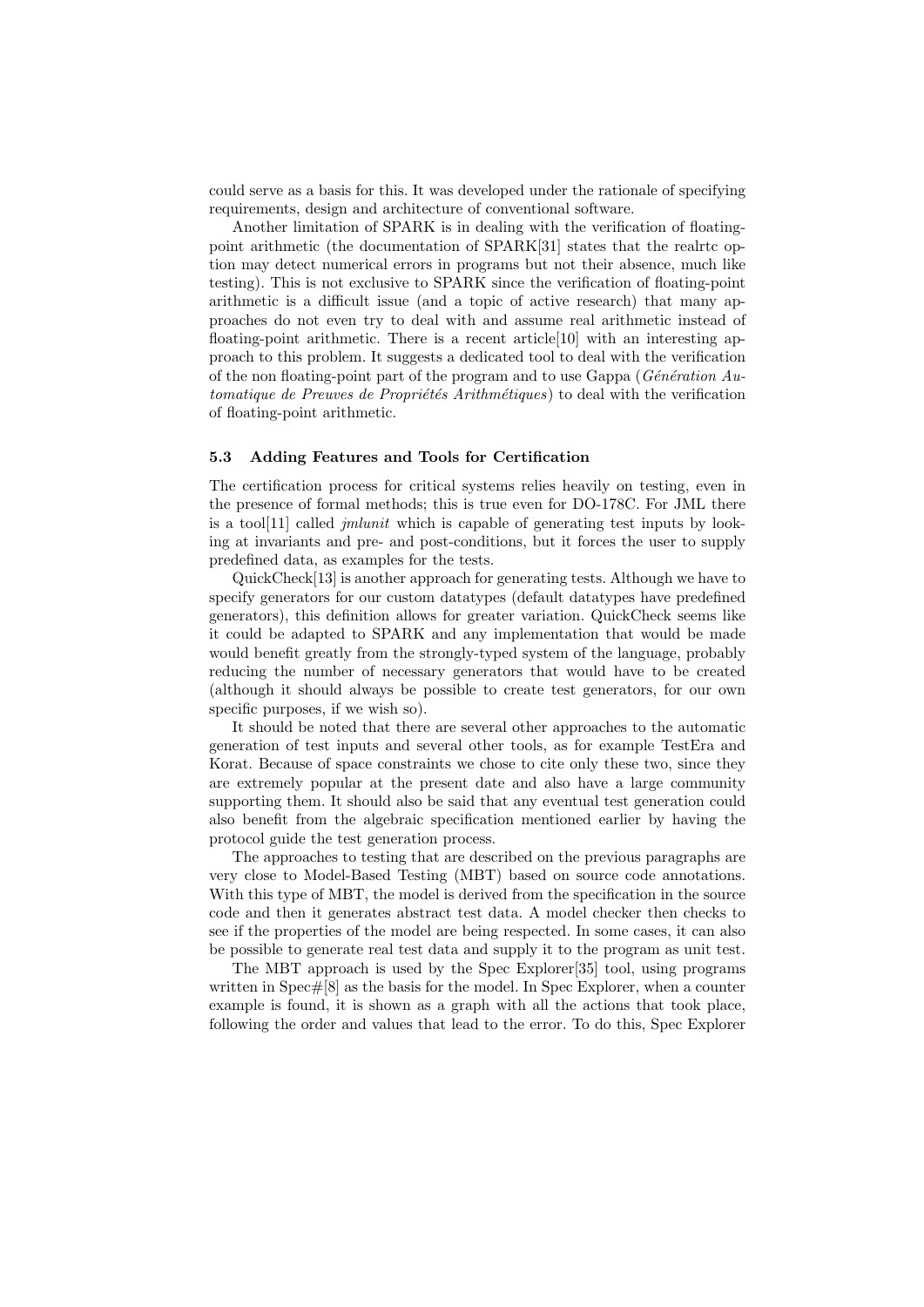needs to have an automata of the program, which defines the protocol for it. This approach also allows to model check and test reactive systems. This feature may be helpful for model-checking and to do MBT on systems that may interact with sensors and/or actuators, which are an essential part of critical systems.

## 6 Conclusion

We have presented a short introduction to what is SPARK, the philosophy and toolset that support the language, and presented also projects, both industrial and academic, which use SPARK in their development. Furthermore, we have provided some directions to enhance SPARK that could interest people in formal verification and safety-critical software development.

We believe that the directions we suggest can bring further support to SPARK and its approach and they can be particularly useful in fostering a productive environment between the academia and industry, especially in further developing industrially usable and scalable formal methods for the (near) future.

## References

- 1. Altran Praxis: New lunar lander project relies on SPARK programming language, http://www.altran.com/document/?f=Altran 20100610 CP EN.pdf
- 2. Amey, P., Dion, B.: Combining model-driven design with diverse formal verification (January 2006)
- 3. Antoine, L.B., Requet, A.: JACK: Java Applet Correctness Kit. In: In Proceedings, 4th Gemplus Developer Conference (2002)
- 4. Astesiano, E., Bidoit, M., Kirchner, H., Krieg-Bruckner, B., Mosses, P.D., San- ¨ nella, D., Tarlecki, A.: CASL: the common algebraic specification language. Theor. Comput. Sci. 286(2), 153–196 (2002)
- 5. Barnes, J., Chapman, R., Johnson, R., Widmaier, J., Cooper, D., Everett, B.: Engineering the Tokeneer enclave protection software. In: IEEE International Symposium on Secure Software Engineering (ISSSE). IEEE Press (2006)
- 6. Barnes, J.: High Integrity Software: The SPARK Approach to Safety and Security. Addison Wesley, first edn. (March 2003)
- 7. Barnes, J.: Safe and Secure Software: An invitation to Ada 2005. AdaCore (2008)
- 8. Barnett, M., Rustan, Schulte, W.: The Spec# programming system: An overview (2005)
- 9. Baudin, P., Filliâtre, J.C., Marché, C., Monate, B., Moy, Y., Prevosto, V.: ACSL: ANSI/ISO C Specification Language, version 1.4 (2009)
- 10. Boldo, S., Filliâtre, J.C., Melquiond, G.: Combining Coq and Gappa for certifying floating-point programs (2009)
- 11. Burdy, L., Cheon, Y., Cok, D., Ernst, M.D., Kiniry, J., Leavens, G.T., Rustan, K., Leino, M., Poll, E.: An overview of JML tools and applications (2003)
- 12. Chapman, R.: Industrial experience with spark. Ada Lett. XX(4), 64–68 (2000)
- 13. Claessen, K., Hughes, J.: QuickCheck: a lightweight tool for random testing of Haskell programs (2000)
- 14. Crocker, D.: Perfect developer: A tool for object-oriented formal specification and refinement (2003)